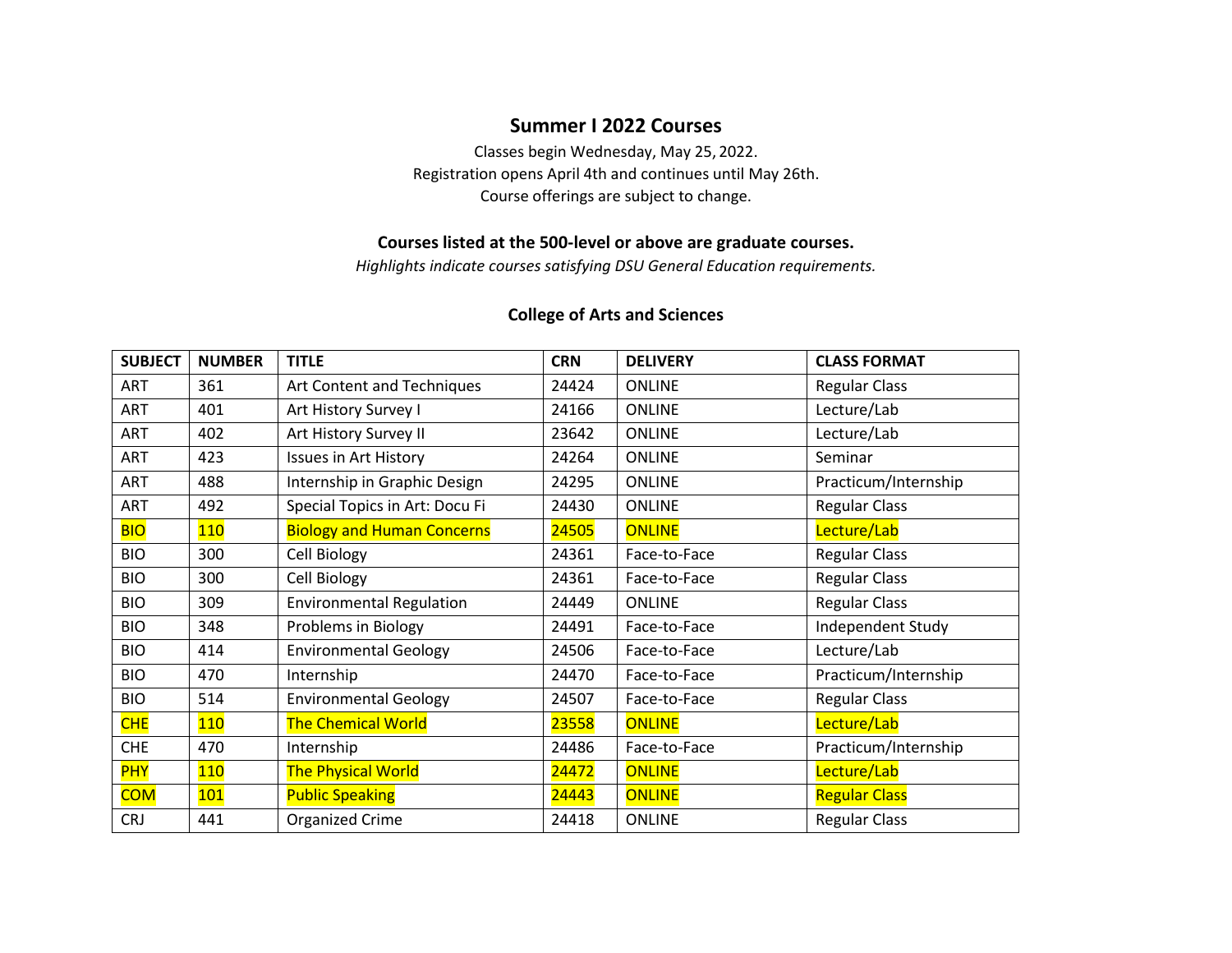| <b>CRJ</b> | 541 | Organized Crime                           | 24419 | <b>ONLINE</b> | <b>Regular Class</b> |
|------------|-----|-------------------------------------------|-------|---------------|----------------------|
| <b>DMI</b> | 100 | Intro to Multimedia                       | 24444 | <b>ONLINE</b> | Lecture/Lab          |
| <b>DMI</b> | 202 | Cmpt Audio Skills I                       | 24445 | <b>ONLINE</b> | Lecture/Lab          |
| <b>DMI</b> | 305 | <b>Applied Guitar</b>                     | 24149 | Face-to-Face  | <b>Applied Music</b> |
| <b>DMI</b> | 306 | <b>Applied Bass Guitar</b>                | 24150 | Face-to-Face  | <b>Applied Music</b> |
| <b>DMI</b> | 442 | Internship                                | 24246 | <b>ONLINE</b> | Practicum/Internship |
| <b>ENG</b> | 101 | <b>English Composition I</b>              | 24441 | <b>ONLINE</b> | <b>Regular Class</b> |
| <b>ENG</b> | 102 | <b>English Composition II</b>             | 24442 | <b>ONLINE</b> | <b>Regular Class</b> |
| <b>ENG</b> | 203 | <b>Introduction to Literature</b>         | 24461 | <b>ONLINE</b> | <b>Regular Class</b> |
| <b>GEO</b> | 201 | <b>Intro to Human Geography</b>           | 24243 | <b>ONLINE</b> | <b>Regular Class</b> |
| <b>GEO</b> | 303 | <b>World Regional Geography</b>           | 23798 | <b>ONLINE</b> | <b>Regular Class</b> |
| <b>GIS</b> | 202 | <b>Introduction to GIS</b>                | 24368 | <b>ONLINE</b> | Lecture/Lab          |
| GIS        | 490 | <b>Geospatial Capstone Project</b>        | 24412 | <b>ONLINE</b> | Lecture/Lab          |
| GIS        | 570 | <b>Programming GIS</b>                    | 24015 | <b>ONLINE</b> | Lecture/Lab          |
| GIS        | 580 | <b>Internet GIS/Spatial Databases</b>     | 24413 | <b>ONLINE</b> | Lecture/Lab          |
| GIS        | 640 | GIT for Dis & Emerg Mgt                   | 24450 | <b>ONLINE</b> | Lecture/Lab          |
| GIS        | 692 | GIS Capstone II - Data Coll Rs            | 24414 | <b>ONLINE</b> | Lecture/Lab          |
| GIS        | 693 | GIS Capstone III - Analys & Re            | 24415 | <b>ONLINE</b> | Lecture/Lab          |
| <b>REM</b> | 202 | Intro to Imagery Analysis & In            | 24504 | <b>ONLINE</b> | Lecture/Lab          |
| <b>HIS</b> | 103 | World History to 1500                     | 23708 | <b>ONLINE</b> | <b>Regular Class</b> |
| <b>HIS</b> | 202 | U S History 1877-Present                  | 24394 | <b>ONLINE</b> | <b>Regular Class</b> |
| <b>HIS</b> | 499 | Independent Studies in History            | 24503 | <b>ONLINE</b> | Independent Study    |
| <b>HIS</b> | 651 | <b>Modern American History</b>            | 24083 | <b>ONLINE</b> | Seminar              |
| <b>HON</b> | 299 | <b>Gen Education Course Contract</b>      | 24480 | <b>ONLINE</b> | Independent Study    |
| HON        | 399 | Major Course Contract                     | 24479 | <b>ONLINE</b> | Independent Study    |
| <b>BIS</b> | 492 | <b>Special Topics in BSIS</b>             | 24482 | <b>ONLINE</b> | <b>Regular Class</b> |
| <b>MAT</b> | 104 | <b>College Algebra</b>                    | 24471 | <b>ONLINE</b> | Lecture/Lab          |
| <b>MAT</b> | 115 | <b>Basic Probability &amp; Statistics</b> | 24475 | <b>ONLINE</b> | <b>Regular Class</b> |
| <b>MUS</b> | 116 | The History of Rock and Roll              | 23656 | <b>ONLINE</b> | <b>Regular Class</b> |
| <b>MUS</b> | 492 | Entrpnrshp & Marketing Msc Ed             | 24462 | <b>ONLINE</b> | <b>Regular Class</b> |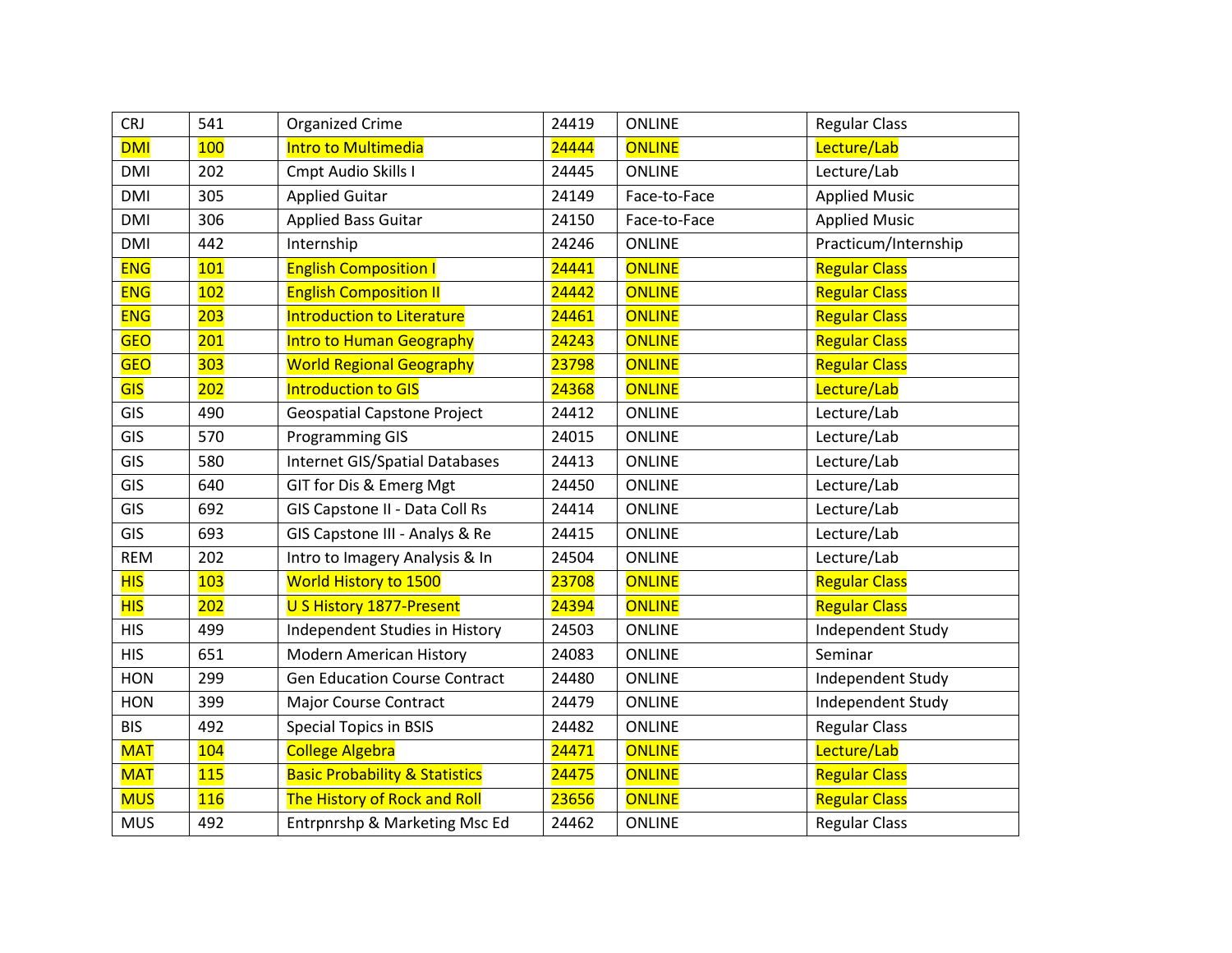| <b>MUS</b> | 592 | Entrpnrshp & Marketing Msc Ed        | 24463 | <b>ONLINE</b> | <b>Regular Class</b> |
|------------|-----|--------------------------------------|-------|---------------|----------------------|
| SWO        | 301 | Child Welfare & Advocacy             | 24429 | <b>ONLINE</b> | Lecture/Lab          |
| SWO        | 304 | Integrated Hlth/Mntl Hlth            | 24376 | <b>ONLINE</b> | <b>Regular Class</b> |
| <b>SWO</b> | 370 | Methods of Social Research           | 22850 | <b>ONLINE</b> | <b>Regular Class</b> |
| SWO        | 375 | <b>Statistics for Social Workers</b> | 22851 | <b>ONLINE</b> | <b>Regular Class</b> |
| soc        | 101 | <b>Principles of Sociology</b>       | 23530 | <b>ONLINE</b> | <b>Regular Class</b> |
| <b>SOC</b> | 592 | Sociology of the Blues               | 24175 | <b>ONLINE</b> | <b>Regular Class</b> |
| <b>SHS</b> | 360 | <b>Elementary Sign Language I</b>    | 24426 | ONLINE        | Satellite            |

## **College of Business and Aviation**

| <b>SUBJECT</b> | <b>NUMBER</b> | <b>TITLE</b>                          | <b>CRN</b> | <b>DELIVERY</b> | <b>CLASS FORMAT</b>  |
|----------------|---------------|---------------------------------------|------------|-----------------|----------------------|
| <b>ACC</b>     | 220           | <b>Financial Accounting I</b>         | 21175      | <b>ONLINE</b>   | <b>Regular Class</b> |
| <b>ACC</b>     | 380           | <b>Governmental Accounting</b>        | 24513      | <b>ONLINE</b>   | <b>Regular Class</b> |
| <b>ACC</b>     | 485           | Accounting Internship                 | 24301      | <b>ONLINE</b>   | Practicum/Internship |
| <b>ACC</b>     | 492           | <b>Special Topics in Accounting</b>   | 24494      | <b>ONLINE</b>   | <b>Regular Class</b> |
| ACC            | 694           | Prof Accounting Exam Review I         | 24380      | <b>ONLINE</b>   | <b>Regular Class</b> |
| <b>ACC</b>     | 695           | Prof Accounting Exam Review II        | 24439      | <b>ONLINE</b>   | <b>Regular Class</b> |
| <b>CIS</b>     | 205           | <b>Microcomputer Applications</b>     | 23076      | <b>ONLINE</b>   | <b>Regular Class</b> |
| <b>CIS</b>     | 210           | Comp Programming Fundamentals         | 23856      | <b>ONLINE</b>   | Lecture/Lab          |
| <b>CIS</b>     | 235           | <b>Microcomputer Applications II</b>  | 23119      | <b>ONLINE</b>   | <b>Regular Class</b> |
| <b>CIS</b>     | 300           | <b>Management Information Systems</b> | 23077      | <b>ONLINE</b>   | <b>Regular Class</b> |
| <b>CIS</b>     | 485           | Comp Info Systems Internship          | 24390      | <b>ONLINE</b>   | Practicum/Internship |
| <b>CIS</b>     | 601           | <b>Survey of Business Analytics</b>   | 24502      | <b>ONLINE</b>   | <b>Regular Class</b> |
| <b>CIS</b>     | 690           | Special Prob. in Comp. Appl           | 24299      | <b>ONLINE</b>   | <b>Regular Class</b> |
| <b>ECO</b>     | 210           | <b>Principles of Macroeconomics</b>   | 24296      | <b>ONLINE</b>   | <b>Regular Class</b> |
| <b>ECO</b>     | 211           | <b>Principles of Microeconomics</b>   | 24297      | <b>ONLINE</b>   | <b>Regular Class</b> |
| ECO            | 612           | <b>Managerial Economics</b>           | 24291      | <b>ONLINE</b>   | <b>Regular Class</b> |
| ECO            | 612           | <b>Managerial Economics</b>           | 24252      | <b>ONLINE</b>   | <b>Regular Class</b> |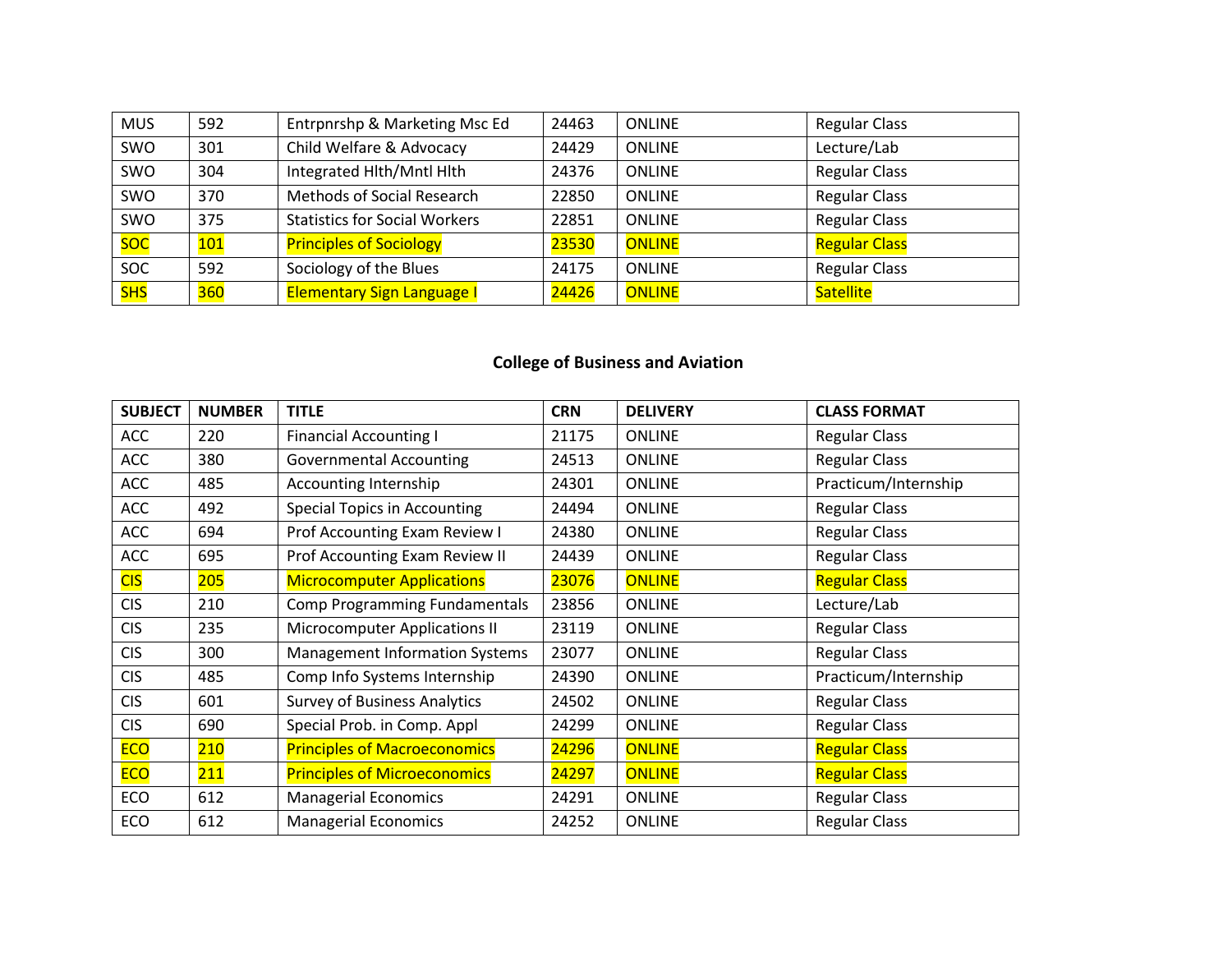| ECO        | 612 | <b>Managerial Economics</b>         | 24253 | <b>ONLINE</b> | <b>Regular Class</b> |
|------------|-----|-------------------------------------|-------|---------------|----------------------|
| ECO        | 612 | <b>Managerial Economics</b>         | 24254 | <b>ONLINE</b> | <b>Regular Class</b> |
| <b>FIN</b> | 300 | <b>Business Finance</b>             | 24293 | <b>ONLINE</b> | <b>Regular Class</b> |
| <b>FIN</b> | 490 | Finance Internship                  | 24481 | <b>ONLINE</b> | Practicum/Internship |
| <b>FIN</b> | 490 | Finance Internship                  | 24485 | <b>ONLINE</b> | Practicum/Internship |
| <b>FIN</b> | 601 | <b>Survey of Business Analytics</b> | 24460 | <b>ONLINE</b> | <b>Regular Class</b> |
| CAV        | 250 | Private Pilot Ground                | 24492 | Face-to-Face  | <b>Regular Class</b> |
| CAV        | 251 | Private Pilot Flying                | 24270 | <b>ONLINE</b> | Lab                  |
| CAV        | 251 | Private Pilot Flying                | 24493 | Face-to-Face  | Lab                  |
| CAV        | 353 | Commercial/Instrument I             | 24181 | <b>ONLINE</b> | Lab                  |
| CAV        | 354 | Commercial/Instrument II            | 24182 | <b>ONLINE</b> | <b>Regular Class</b> |
| CAV        | 355 | Commercial/Instrument III           | 24183 | <b>ONLINE</b> | <b>Regular Class</b> |
| CAV        | 361 | Certified Flight Inst.-Flying       | 24184 | <b>ONLINE</b> | Lab                  |
| CAV        | 363 | Multi-Engine Flight                 | 24180 | <b>ONLINE</b> | Lab                  |
| CAV        | 383 | Aviation Internship                 | 24311 | <b>ONLINE</b> | Practicum/Internship |
| CAV        | 384 | Directed Individual Study           | 24099 | <b>ONLINE</b> | Independent Study    |
| CAV        | 390 | Instru Fligt Instr Grd/Flight       | 24315 | <b>ONLINE</b> | <b>Regular Class</b> |
| CAV        | 393 | Multi-Engine Flight Instructor      | 24271 | <b>ONLINE</b> | <b>Regular Class</b> |
| CAV        | 660 | <b>Advanced Aviation Safety</b>     | 22773 | <b>ONLINE</b> | <b>Regular Class</b> |
| CAV        | 670 | Air Cargo/Logistics Management      | 21278 | <b>ONLINE</b> | <b>Regular Class</b> |
| <b>GBA</b> | 203 | <b>Business Communication</b>       | 23331 | <b>ONLINE</b> | <b>Regular Class</b> |
| <b>MGT</b> | 300 | <b>Principles of Management</b>     | 23319 | <b>ONLINE</b> | <b>Regular Class</b> |
| <b>MGT</b> | 327 | Human Resources Management          | 24048 | <b>ONLINE</b> | <b>Regular Class</b> |
| <b>MGT</b> | 342 | <b>Operations Management</b>        | 24190 | <b>ONLINE</b> | <b>Regular Class</b> |
| <b>MGT</b> | 435 | <b>International Business</b>       | 24269 | <b>ONLINE</b> | <b>Regular Class</b> |
| <b>MGT</b> | 490 | Management Internship               | 24309 | <b>ONLINE</b> | Practicum/Internship |
| <b>MGT</b> | 499 | <b>Strategic Management</b>         | 24193 | <b>ONLINE</b> | <b>Regular Class</b> |
| <b>MGT</b> | 601 | <b>Survey of Business Analytics</b> | 24500 | <b>ONLINE</b> | <b>Regular Class</b> |
| <b>MGT</b> | 605 | Human Resource Management           | 24194 | <b>ONLINE</b> | <b>Regular Class</b> |
| <b>MGT</b> | 605 | Human Resource Management           | 24255 | <b>ONLINE</b> | <b>Regular Class</b> |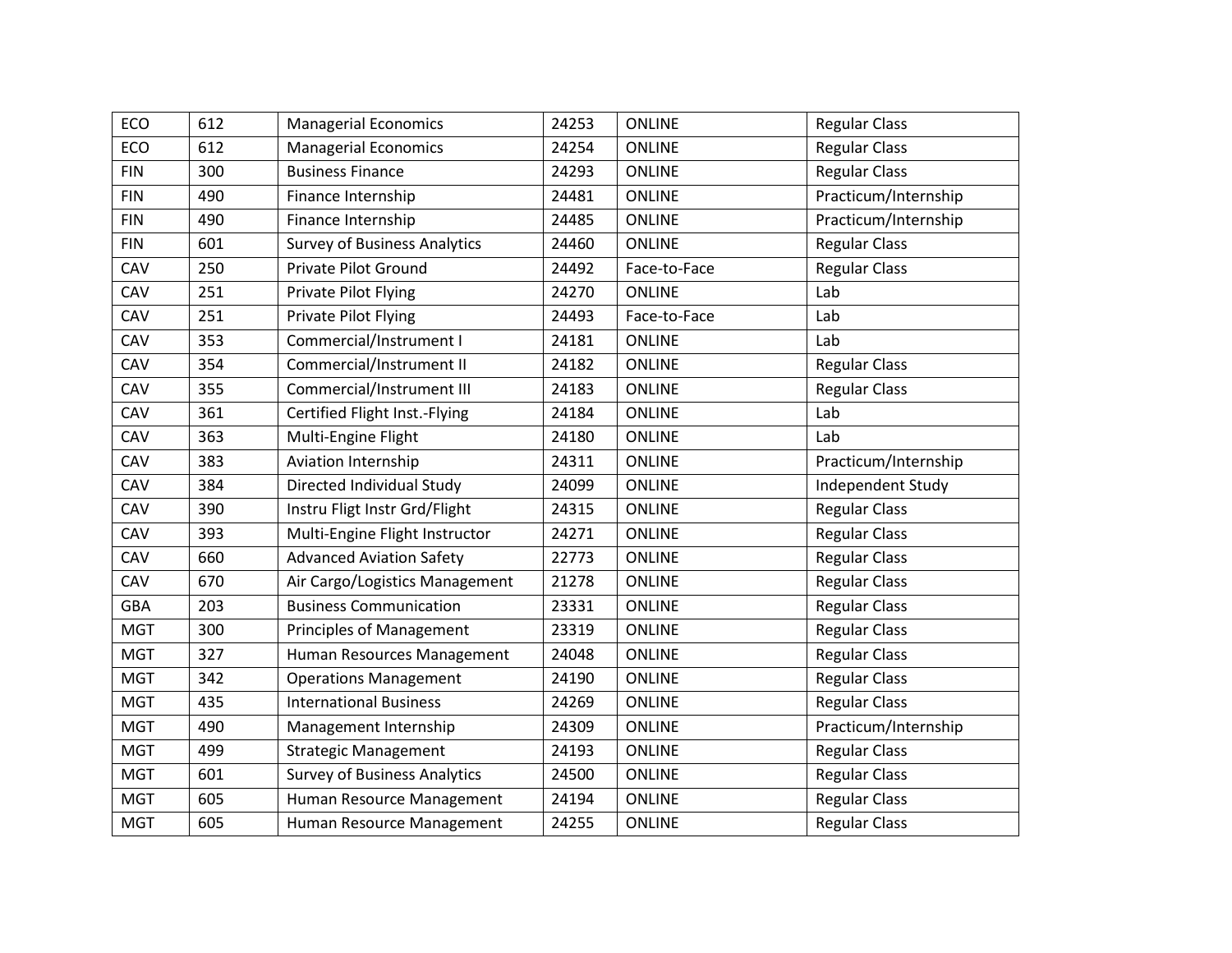| <b>MGT</b> | 605 | Human Resource Management             | 24256 | <b>ONLINE</b> | <b>Regular Class</b> |
|------------|-----|---------------------------------------|-------|---------------|----------------------|
| <b>MGT</b> | 605 | Human Resource Management             | 24257 | <b>ONLINE</b> | <b>Regular Class</b> |
| <b>MGT</b> | 690 | <b>Management Special Problems</b>    | 24298 | <b>ONLINE</b> | <b>Regular Class</b> |
| <b>MKT</b> | 300 | <b>Marketing Principles</b>           | 21283 | <b>ONLINE</b> | <b>Regular Class</b> |
| <b>MKT</b> | 425 | <b>Services Marketing</b>             | 24049 | <b>ONLINE</b> | <b>Regular Class</b> |
| <b>MKT</b> | 492 | <b>Special Topics in Marketing</b>    | 24383 | <b>ONLINE</b> | <b>Regular Class</b> |
| <b>MKT</b> | 525 | <b>Services Marketing</b>             | 24050 | <b>ONLINE</b> | <b>Regular Class</b> |
| MKT        | 600 | <b>Strategic Marketing</b>            | 24199 | <b>ONLINE</b> | Seminar              |
| <b>MKT</b> | 600 | <b>Strategic Marketing</b>            | 24258 | <b>ONLINE</b> | Seminar              |
| <b>MKT</b> | 600 | <b>Strategic Marketing</b>            | 24259 | <b>ONLINE</b> | Seminar              |
| <b>MKT</b> | 600 | <b>Strategic Marketing</b>            | 24260 | <b>ONLINE</b> | Seminar              |
| MKT        | 601 | <b>Survey of Business Analytics</b>   | 24501 | <b>ONLINE</b> | <b>Regular Class</b> |
| <b>MBA</b> | 515 | Managerial Accounting/Finance         | 24248 | <b>ONLINE</b> | <b>Regular Class</b> |
| MBA        | 525 | Management Theory/Business Law        | 24249 | <b>ONLINE</b> | <b>Regular Class</b> |
| <b>MBA</b> | 535 | Economics/Marketing Theory            | 24250 | <b>ONLINE</b> | <b>Regular Class</b> |
| <b>MBA</b> | 545 | <b>Statistics/Information Systems</b> | 24251 | <b>ONLINE</b> | <b>Regular Class</b> |

# **College of Education and Health Sciences**

| <b>SUBJECT</b> | <b>NUMBER</b> | <b>TITLE</b>                          | <b>CRN</b> | <b>DELIVERY</b>           | <b>CLASS FORMAT</b>  |
|----------------|---------------|---------------------------------------|------------|---------------------------|----------------------|
| <b>CED</b>     | 601           | <b>Counseling Theory</b>              | 24331      | <b>ONLINE</b>             | <b>Regular Class</b> |
| <b>CED</b>     | 606           | Career Dev & Placement                | 24212      | <b>ONLINE-Synchronous</b> | <b>Regular Class</b> |
| <b>CED</b>     | 609           | <b>Counseling Practicum</b>           | 24144      | <b>ONLINE-Synchronous</b> | <b>Regular Class</b> |
| <b>CED</b>     | 610           | Clinical Mental Hlth Internshp        | 24213      | <b>ONLINE-Synchronous</b> | Practicum/Internship |
| <b>CED</b>     | 620           | Human Growth/Development              | 24215      | <b>ONLINE</b>             | <b>Regular Class</b> |
| <b>CED</b>     | 707           | Cnsltn./Cnslg of Populations          | 24141      | <b>ONLINE</b>             | <b>Regular Class</b> |
| <b>CED</b>     | 711           | <b>Crisis Intervention Techniques</b> | 24332      | <b>ONLINE</b>             | <b>Regular Class</b> |
| <b>CED</b>     | 714           | Sbstnc & Process Addctn Cnslg         | 24334      | <b>ONLINE</b>             | <b>Regular Class</b> |
| <b>CED</b>     | 722           | Introduction to Play Therapy          | 24509      | ONLINE-Synchronous        | <b>Regular Class</b> |
| <b>CED</b>     | 770           | Special Topics: Trauma Counsel        | 24218      | <b>ONLINE-Synchronous</b> | <b>Regular Class</b> |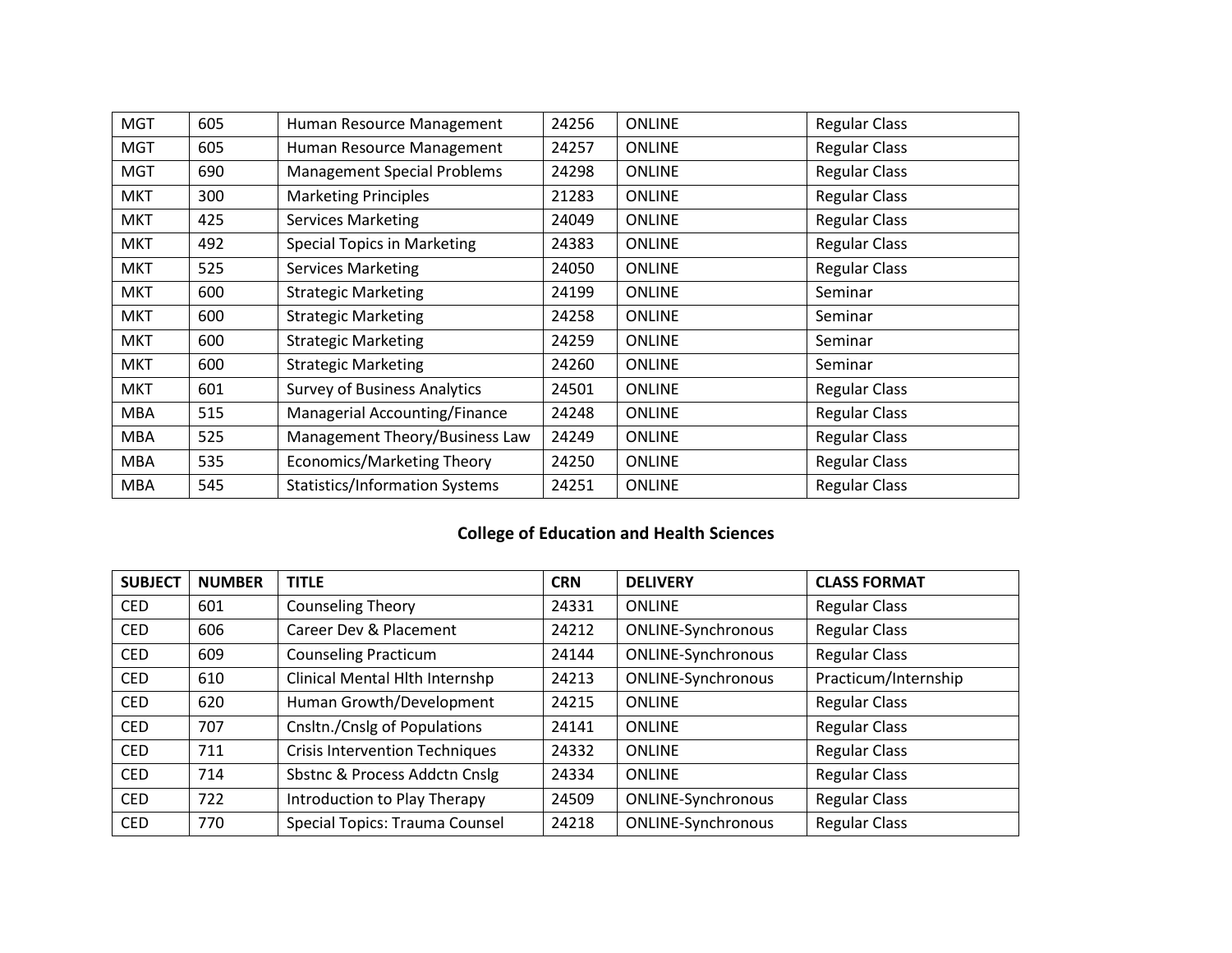| EPY        | 341 | <b>Educational Psychology</b>         | 24268 | <b>ONLINE</b> | <b>Regular Class</b> |
|------------|-----|---------------------------------------|-------|---------------|----------------------|
| EPY        | 601 | Psychology of Learning                | 24316 | <b>ONLINE</b> | <b>Regular Class</b> |
| <b>PSY</b> | 101 | <b>General Psychology</b>             | 24405 | <b>ONLINE</b> | <b>Regular Class</b> |
| <b>PSY</b> | 302 | <b>Abnormal Psychology</b>            | 24459 | <b>ONLINE</b> | <b>Regular Class</b> |
| <b>FCS</b> | 325 | Marriage, Fam Living & Sex Ed         | 24226 | <b>ONLINE</b> | <b>Regular Class</b> |
| <b>FCS</b> | 345 | <b>General Nutrition</b>              | 24455 | <b>ONLINE</b> | <b>Regular Class</b> |
| <b>FCS</b> | 477 | <b>Supervised Practice I</b>          | 24228 | <b>ONLINE</b> | Lecture/Lab          |
| <b>FCS</b> | 488 | Internship in Fam & Cons Sci          | 24294 | <b>ONLINE</b> | Practicum/Internship |
| <b>FCS</b> | 488 | Internship in Fam & Cons Sci          | 24511 | <b>ONLINE</b> | Practicum/Internship |
| <b>FCS</b> | 492 | Spec Topics in Fam & Cons Sci         | 24508 | <b>ONLINE</b> | Studio               |
| <b>HSE</b> | 140 | Personal and Community Health         | 24035 | <b>ONLINE</b> | <b>Regular Class</b> |
| PER        | 101 | <b>Concepts in Physical Education</b> | 24009 | <b>ONLINE</b> | <b>Regular Class</b> |
| <b>PER</b> | 102 | <b>Water Aerobics</b>                 | 24487 | Face-to-Face  | Lab                  |
| PER        | 102 | <b>Water Aerobics</b>                 | 24488 | Face-to-Face  | Lab                  |
| <b>PER</b> | 102 | <b>Senior Adult Fitness</b>           | 24489 | Face-to-Face  | Lab                  |
|            |     |                                       |       |               |                      |
| <b>PER</b> | 171 | <b>Beginning Swimming</b>             | 24473 | Face-to-Face  | Lab                  |
| PER        | 173 | <b>Swimming</b>                       | 24474 | Face-to-Face  | Lab                  |
| PER        | 300 | Hstry/Phlsphy of Sprt/Phys Edu        | 24055 | <b>ONLINE</b> | <b>Regular Class</b> |
| PER        | 323 | Leadership in Comm Recreation         | 24056 | <b>ONLINE</b> | <b>Regular Class</b> |
| <b>PER</b> | 380 | Meas & Eval in Physical Educ          | 24416 | <b>ONLINE</b> | <b>Regular Class</b> |
| PER        | 383 | Tech of Rhythmic Act for K-12         | 24371 | <b>ONLINE</b> | <b>Regular Class</b> |
| <b>PER</b> | 386 | Practicum in Elem Phys Educ           | 24431 | <b>ONLINE</b> | Practicum/Internship |
| PER        | 438 | Kinesiology                           | 24321 | <b>ONLINE</b> | <b>Regular Class</b> |
| PER        | 442 | Phil & Psychology of Coaching         | 24417 | <b>ONLINE</b> | Lecture/Activity     |
| PER        | 465 | Internship in Exercise Sci            | 24287 | <b>ONLINE</b> | Lecture/Lab          |
| PER        | 465 | Internship in Exercise Sci            | 24391 | <b>ONLINE</b> | Lecture/Lab          |
| <b>PER</b> | 471 | <b>Sports Management</b>              | 24286 | <b>ONLINE</b> | <b>Regular Class</b> |
| <b>PER</b> | 475 | Internship in Sports Mgt Info         | 24288 | <b>ONLINE</b> | Practicum/Internship |
| PER        | 485 | <b>Recreation Admin Internship</b>    | 24389 | <b>ONLINE</b> | Lecture/Lab          |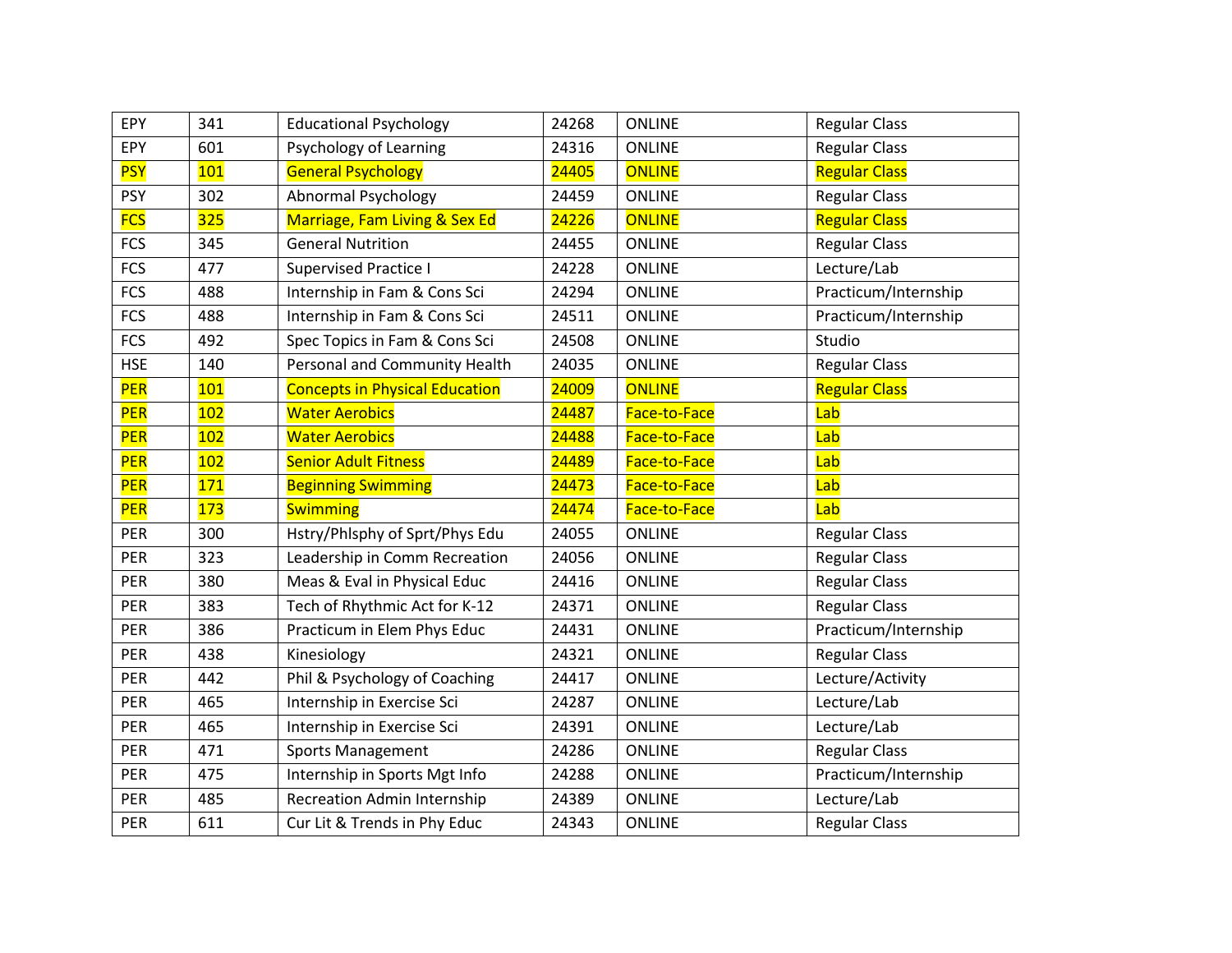| <b>PER</b> | 685 | Prac. in HPE&R (Insert Prct Ar            | 24425 | <b>ONLINE</b> | <b>Regular Class</b> |
|------------|-----|-------------------------------------------|-------|---------------|----------------------|
| AED        | 725 | <b>Dstrct Lvl Ldrshp Roles/Fnctns</b>     | 23667 | <b>ONLINE</b> | <b>Regular Class</b> |
| <b>AED</b> | 725 | <b>Dstrct Lvl Ldrshp Roles/Fnctns</b>     | 24510 | <b>ONLINE</b> | <b>Regular Class</b> |
| <b>CAD</b> | 770 | Intro to Adult Education                  | 24238 | <b>ONLINE</b> | <b>Regular Class</b> |
| <b>ELR</b> | 605 | <b>Methods Ed Research&amp;Statistics</b> | 24235 | <b>ONLINE</b> | <b>Regular Class</b> |
| <b>ELR</b> | 701 | <b>Rsrch for Educational Prctnrs</b>      | 24237 | <b>ONLINE</b> | <b>Regular Class</b> |
| <b>ELR</b> | 789 | Actn/Fld Rsrch Using Qltv Mthd            | 24068 | <b>ONLINE</b> | <b>Regular Class</b> |
| <b>ELR</b> | 890 | Dissertation                              | 22094 | <b>ONLINE</b> | Dissertation         |
| <b>CEL</b> | 497 | Diag & Eval Stdt Achiev El Sch            | 24409 | <b>ONLINE</b> | <b>Regular Class</b> |
| <b>CEL</b> | 611 | <b>Classroom Management</b>               | 20214 | <b>ONLINE</b> | <b>Regular Class</b> |
| <b>CEL</b> | 612 | Development, Assessment & Eval            | 22359 | <b>ONLINE</b> | Seminar              |
| <b>CEL</b> | 618 | Curr Th Dev & Rev in Elem Educ            | 23181 | <b>ONLINE</b> | <b>Regular Class</b> |
| <b>CML</b> | 509 | <b>Technology in Education</b>            | 24428 | <b>ONLINE</b> | <b>Regular Class</b> |
| <b>CRD</b> | 628 | Rdg/Writing Across the Curricu            | 22540 | <b>ONLINE</b> | Seminar              |
| <b>CSP</b> | 346 | <b>Clsrm Behavior Management</b>          | 23408 | <b>ONLINE</b> | <b>Regular Class</b> |
| <b>CSP</b> | 385 | Including Stdnts w/ Emo Dis               | 21832 | <b>ONLINE</b> | <b>Regular Class</b> |
| <b>CSP</b> | 492 | Special Topics in Special Educ            | 24457 | <b>ONLINE</b> | <b>Regular Class</b> |
| <b>CSP</b> | 686 | Teaching for Inclusion                    | 24041 | <b>ONLINE</b> | <b>Regular Class</b> |
| <b>CUR</b> | 608 | His Found Ed Thought & Cur Met            | 21940 | <b>ONLINE</b> | <b>Regular Class</b> |
| <b>CUR</b> | 611 | <b>Classroom Management</b>               | 22901 | <b>ONLINE</b> | <b>Regular Class</b> |
| <b>CUR</b> | 612 | Development, Assessment & Eval            | 23906 | <b>ONLINE</b> | Seminar              |
| <b>CUR</b> | 701 | Philosophy of Education                   | 22338 | <b>ONLINE</b> | <b>Regular Class</b> |
| <b>CUR</b> | 834 | <b>Doctoral Seminar</b>                   | 23854 | <b>ONLINE</b> | <b>Regular Class</b> |

## **School of Nursing**

| <b>SUBJECT</b> | <b>NUMBER</b> | TITLE                         | <b>CRN</b> | <b>DELIVERY</b> | <b>CLASS FORMAT</b>  |
|----------------|---------------|-------------------------------|------------|-----------------|----------------------|
| <b>NUR</b>     | 311           | Comprehensive Hlth Assessment | 24496      | <b>ONLINE</b>   | Regular Class        |
| <b>NUR</b>     | 312           | <b>Basic Pathophysiology</b>  | 24498      | <b>ONLINE</b>   | <b>Regular Class</b> |
| <b>NUR</b>     | 320           | <b>Nursing Informatics</b>    | 24499      | <b>ONLINE</b>   | Regular Class        |